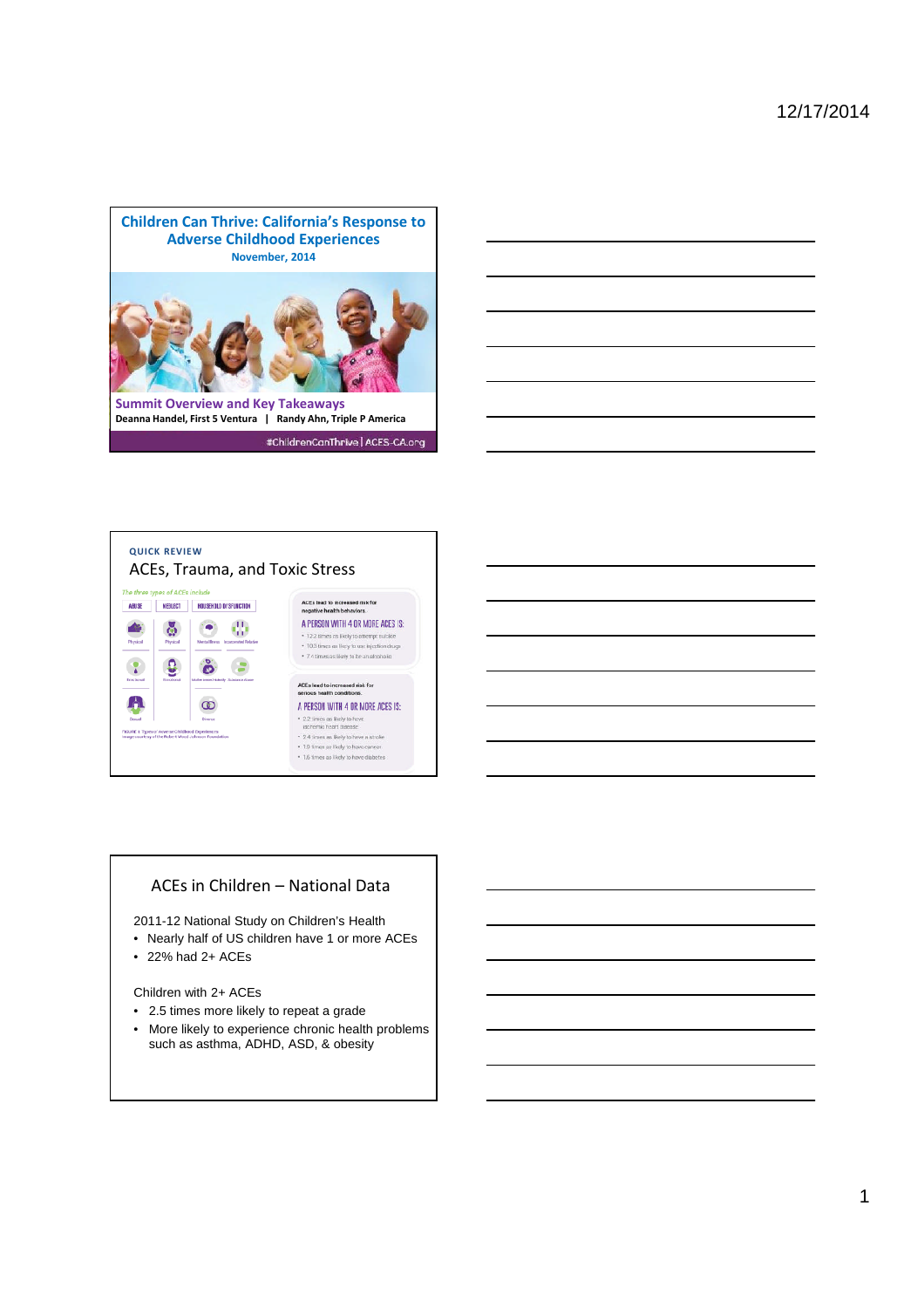









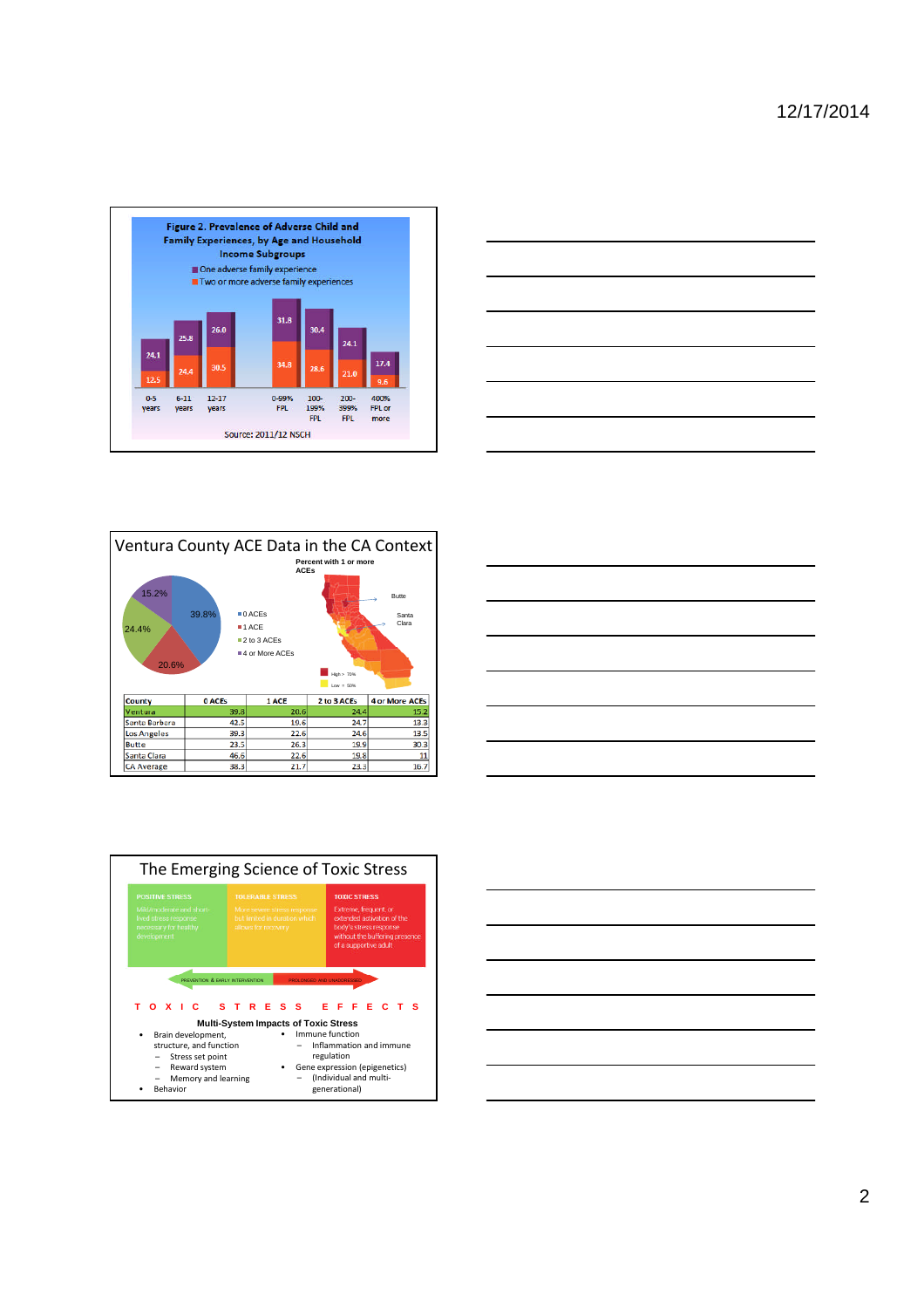### **PROMISING SOLUTION**

#### Trauma Informed Communities

- **Walla Walla Washington Children's Resilience Initiative**
	- 25 community agencies, goal to create a community conversant in ACEs and resilience
	- Lincoln Alternative HS, Health Center, Children's Home Society
	- Featured in -- http://papertigersmovie.com/

### **Tarpon Springs – Peace for Tarpon**

- First city to declare itself a trauma informed community – Built out of realization that many issues – homelessness, DV, and substance abuse stemmed from exposure to violence
- View all systems through trauma-informed lens

## **PROMISING SOLUTION**

## Trauma Informed Systems

- **HHS System-wide transition to TIC** (San Diego) -- agency support through transition team of experts (Trauma Informed Guide Team)
- **Workforce-wide trauma training** (San Diego, San Francisco)
- **Trauma Informed Systems Project** (Chadwick Center, SAMSHA)

-- 6 Super-communities of excellence

-- Transformation of public child welfare agencies to trauma informed systems

#### **PROMISING SOLUTION**

### Screening and Parent/Child Interventions

- **Trauma Toolbox for Primary Care** (AAP) -- policy on trauma and ACEs, recommended treatment strategies, parent materials
- **Parent/Child Screening** (Children's Clinic LB) -- ACEs, development, S/E development (child)
	- -- ACEs, depression (parent)
	- -- Early treatment and social support, incl. 5PF (child and parent)
- **Community Supports to Primary Care** (CHO)
	- -- 400 volunteer health navigators
	- -- Talk/Read/Sing messaging